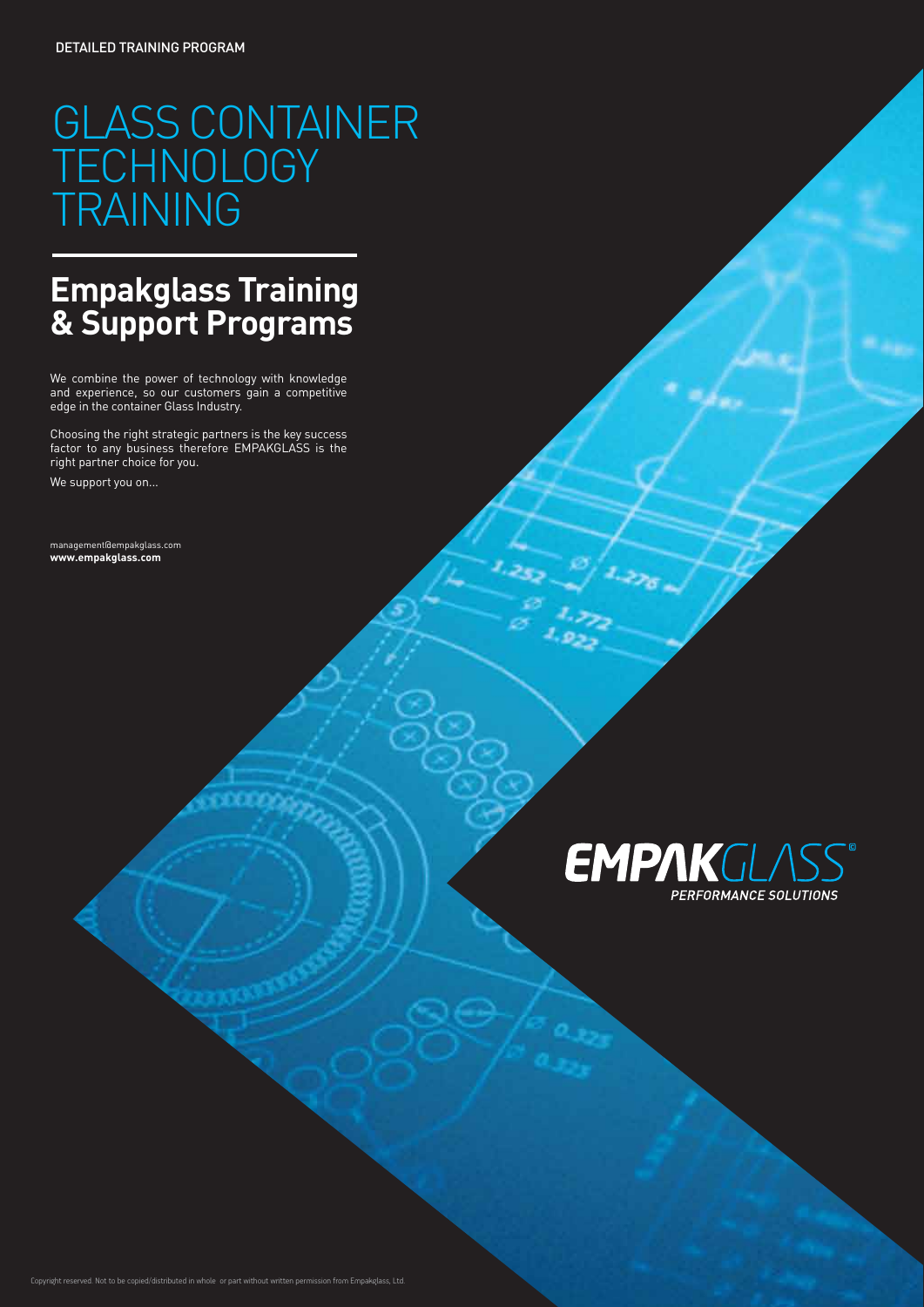## GLASS CONTAINER TECHNOLOGY TRAINING

**Empakglass Training & Support Programs**

We combine the power of technology with knowledge and experience, so our customers gain a competitive edge in the container Glass Industry.

Choosing the right strategic partners is the key success factor to any business therefore EMPAKGLASS is the right partner choice for you. We support you on...

**DETAILED TRAINING PROGRAM**

#### **GLASS CONTAINER TECHNOLOGY TRAINING**

#### INTRO

The Quality Division of Empakglass prepared the Glass Container Technology training which provides a complete overview of the different technical aspects of the industry.

During the training are discussed the main characteristics of glass as a material and as well the causes for failure. All of the the manufacturing process stages are detailed and explained. The design requirements and its translation into container specifications are part of the training.

This training is suited for all the different industry supply chain players: from suppliers to glass manufacturers, downstream to the glass filers.

The detail level of the training is adjustable for both more experienced and industry newcomers. The training is structured either in a 5 days version or in a shorter 3 days version.



**Performance Solutions** *New markets / New Opportunities / Independency*

#### *We speak your language*

Please contact us with your questions, even if you do not find the topic on this brochure, we will come back to you with an answer and proposal for solutions.

Inquires/orders can be made directly to: management@empakglass.com

Standard quotes have been defined. Depending on the customer's needs, modified quotes will be issued.

Two types of Glass Container Technology Training:

**5 Days version 3 Days (shorter) version**

The training can be provided either on customer site or on Empakglass premises.

Copyright reserved. Not to be copied/distributed in whole or part without written permission from Empakglass, Ltd.

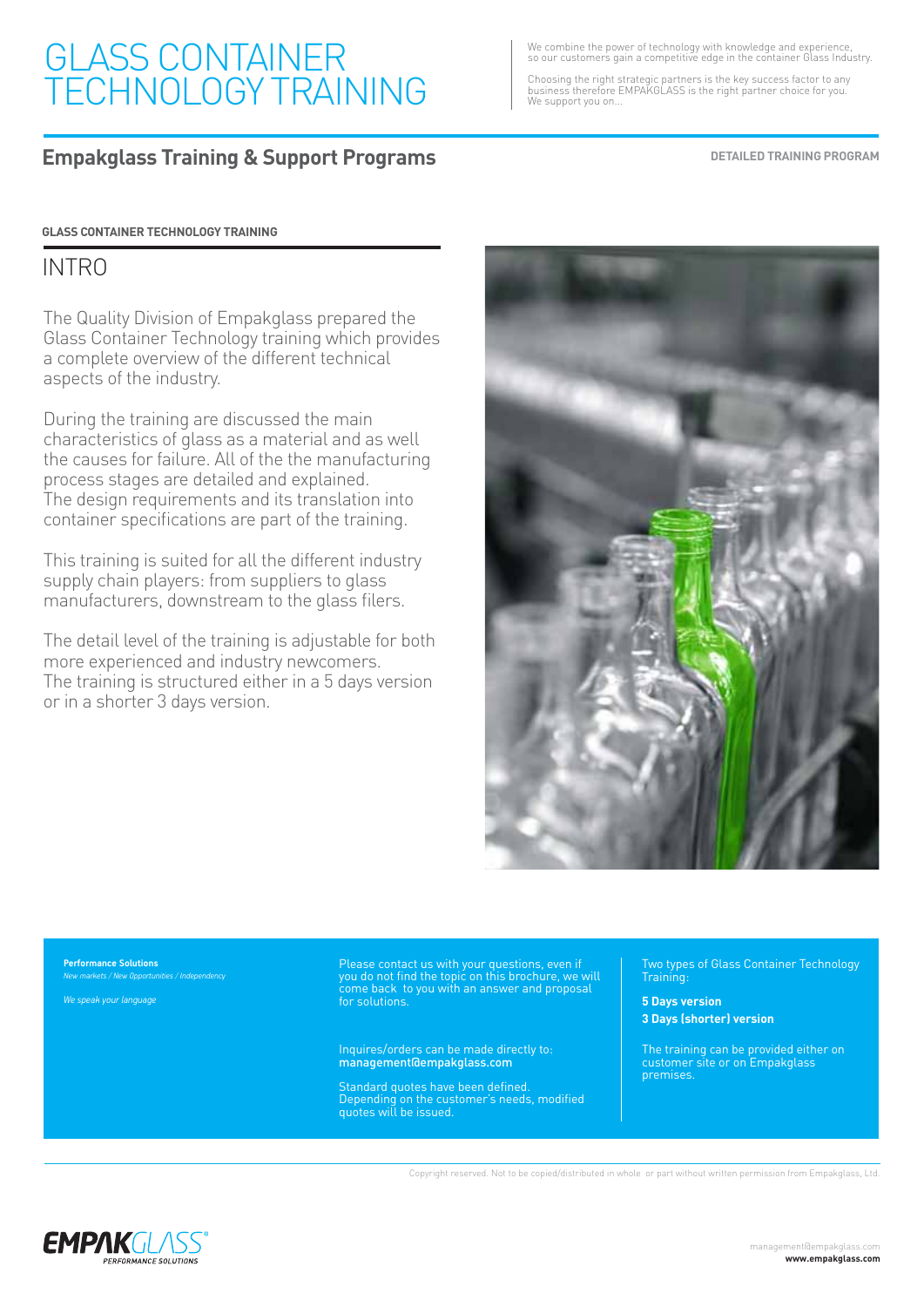# GLASS CONTAINER TECHNOLOGY TRAINING

We combine the power of technology with knowledge and experience, so our customers gain a competitive edge in the container Glass Industry.

Choosing the right strategic partners is the key success factor to any business therefore EMPAKGLASS is the right partner choice for you. We support you on...

#### **Empakglass Training & Support Programs DETAILED TRAINING PROGRAM**

#### **GLASS CONTAINER TECHNOLOGY TRAINING**

### **CONTENTS**



#### **1. GLASS**

What is glass? Glass Properties - Brittleness. Density. Thermal Expansion. Glass Cord. Temperature vs Viscosity. Chemical Durability. De-alkalization. Liquidus temperature. Devitrification. Light Transmission - Colour. Glass Composition vs Glass Properties. Glass Composition - Commercial oxide glass compositions (approximate). Main Oxides. Oxides Role. Melting Loss Sources. Cullet.



#### **2. STRENGTH OF GLASS. FRACTURE. STRESS CONCENTRATORS**

Glass Containers - Terminology. Strength of Glass. Loads, Stresses and the Fracture Equation. Fracture Origin. Surface Discontinuities. Stress Concentrators.



### **3. PROCESSES OVERVIEW**

Brief overview of the glass container production process.



#### **4. BATCH**

Just like making a cake... Batch house. Storing. Weighting. Mixing. Process concerns.



#### **5. MELTING**

Furnace Technology - Overview. Furnace Operation - Priorities. Furnace Technology - Regenerative Furnace. Recuperative Furnace. Boosting. Bubbler. Barrier wall. Refining bank. Drain. Cullet preheating. Melting Process and Glass Formation. Furnace Control.



#### **6. GLASS CONDITIONING**

Definition of Forehearth. Forehearth requirements. Forehearth temperature control. Forehearth primary inputs. Forehearth types: type K, longitudinally Cooled forehearths, Muffle cooled forehearths, System 500 forehearths.